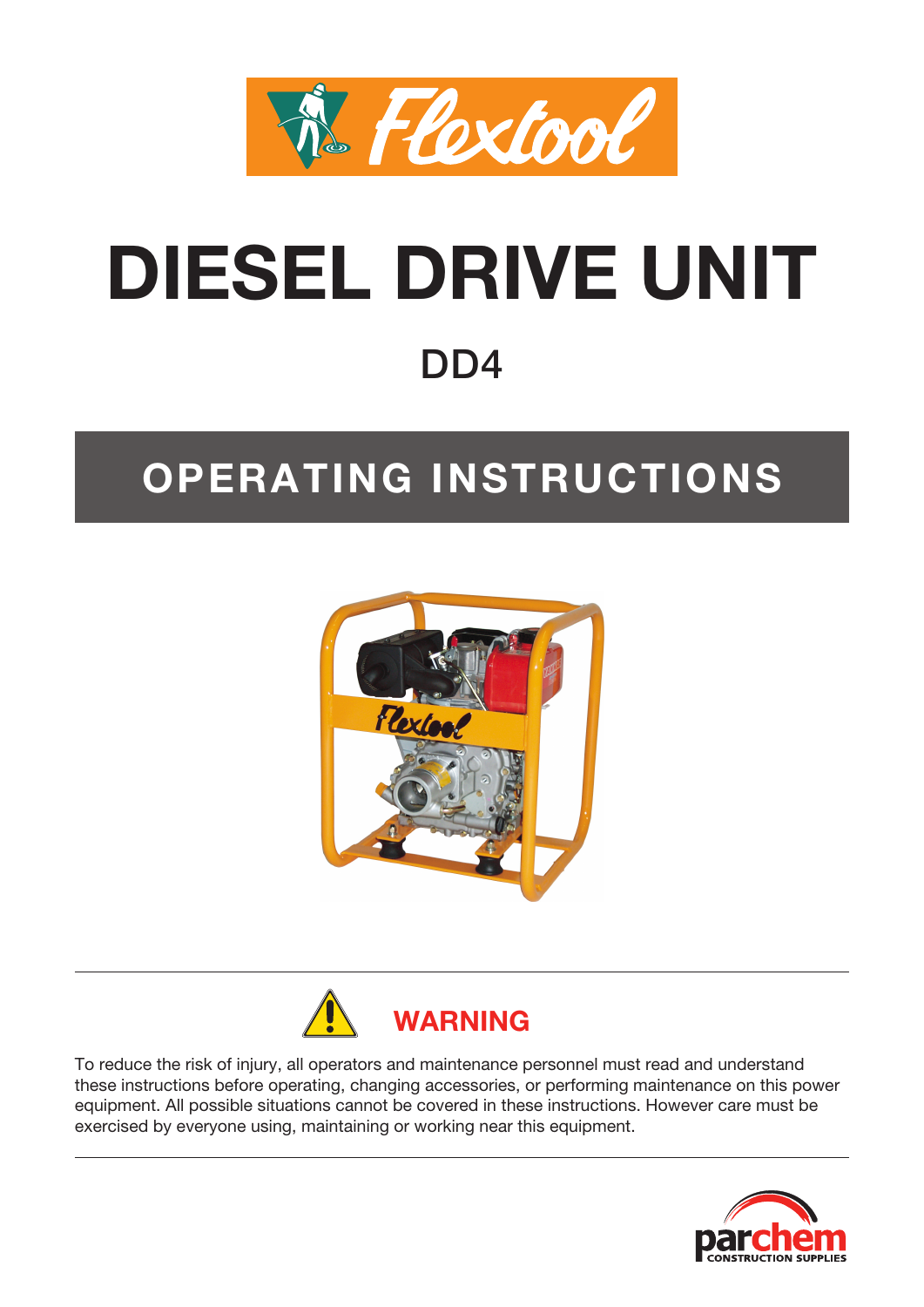# **CONTENTS**

| Trouble shooting 4 |  |
|--------------------|--|
|                    |  |
|                    |  |

### **INTRODUCTION**

Thank you for your selection of Parchem equipment.

Parchem have specialised in the design and manufacture of quality products since 1951.

We have taken care in the design, manufacture and testing of this product. Should service or spare parts be required, prompt and efficient service is available from our branches.

General Safety Instructions for the Operation of Power Equipment

The goal of Parchem is to produce power equipment that helps the operator work safely and efficiently. The most important safety device for this or any tool is the operator. Care and good judgement are the best protection against injury. All possible hazards cannot be covered here, but we have tried to highlight some of the important items, individuals should look for and obey Caution, Warning and Danger signs placed on equipment, and displayed in the workplace. Operators should read and follow safety instructions packed with each product.

Learn how each machine works. Even if you have previously used similar machines, carefully check out each machine before you use it. Get the "feel" of it and know its capabilities, limitations, potential hazards, how it operates, and how it stops.

#### **APPLICATIONS**

Heavy duty concrete vibrators, 28 mm - 60 mm dia. Submersible pumps, up to 50 mm discharge.

# **FUNCTION**

This portable drive unit is designed to power flexshaft drive submersible pumps and model VP (pendulum) vibrators. A quick action 60 mm diameter flexible shaft coupling with aluminium alloy housing, rotary trigger latch and hardened 45 mm 3-tooth dog drive enable ease of use by allowing the operator to simply engage or disengage the flexible shaft coupling, to facilitate either a change of position or a change of flexshaft driven device.

# **FUNCTION AND CONTROLS**

# BELL HOUSING / ROTARY TRIGGER

Is mounted directly to the motor and enables quick connection between the coupling and the 3-tooth dog drive mounted on the crankshaft. The rotary trigger latch assures a positive engagement between drive dogs.

# **MOTOR**

The motor is controlled by a throttle lever mounted on the motor below the fuel tank.

To STOP the machine TURN the throttle lever to the STOP position.

# **HAZARDS AND RISKS**

NEVER allow any person to operate a machine without adequate instruction.

ENSURE all operators read, understand and follow the operating instructions.

SERIOUS INJURY may result from improper or careless use of this machine

#### ! MECHANICAL HAZARDS

DO NOT operate the machine unless all protective guards are in place

KEEP hands and feet clear of rotating and moving parts as they will cause injury if contacted.

BE CAREFUL not to come in contact with the muffler when the engine is hot, since it can cause severe burns.

ENSURE that the throttle lever is in the STOP position before removing guards or making adjustments.

ENSURE both the machine and the operator are stable by setting up on level terrain and the machine will not move or fall while in operation or unattended.

DO NOT leave the machine in operation while it is unattended.

KEEP bystanders and animals clear of the work area.

ENSURE that repairs to the motor and machine are carried out by COMPETENT personnel.

#### ! FIRE & EXPLOSION HAZARDS

ENSURE that fuel is only stored in an approved storage container.

DO NOT refuel the motor while it is in operation or hot.

DO NOT refuel the motor in the vicinity of sparks, a naked flame or a person smoking.

DO NOT overfill the fuel tank and avoid spilling fuel when refuelling. If spillage occurs, ensure that the area is dry before starting the motor.

ENSURE that the fuel tank cap is securely fitted after refuelling.

#### ! CHEMICAL HAZARDS

DO NOT operate or refuel a diesel motor in a confined area without adequate ventilation.

#### ! NOISE HAZARDS

EXCESSIVE NOISE can lead to temporary or permanent loss of hearing.

#### ! ADDITIONAL HAZARDS

Slip/Trip/Fall is a major cause of serious injury or death. Beware of excess hose, the flexible shaft and water left on the walking or work surface.

DO NOT allow waste water to accumulate under foot.

Exercise caution and ensure that the perimeter of elevated formwork or platforms is protected.

Exercise care when working in the vicinity of unprotected holes or excavations.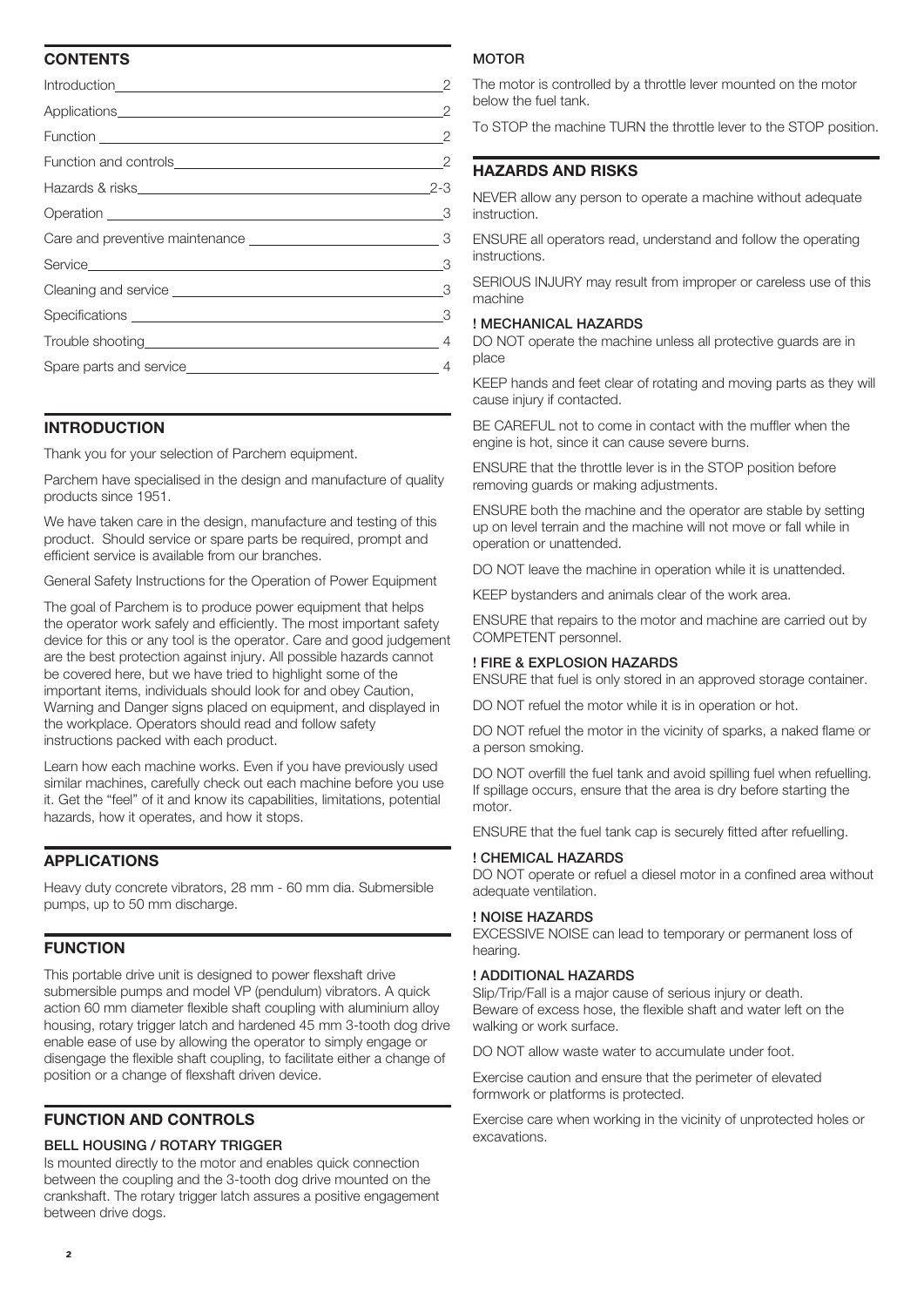# **OPERATION**

For information on correct starting procedures refer to the engine manufacturers operation manual.

Before engaging the flexshaft with a diesel drive unit start the motor using the recoil starter, increase the speed to full throttle and allow it to warm up for a few minutes. Stop the motor. Turn the bell housing trigger 180 degrees.

Insert the flexshaft coupling fully into the housing of the drive unit and release the trigger. Push the coupling into the housing and twist the flexible shaft until the drive dogs are fully engaged and the trigger returns to the horizontal position. The motor may now be started.

Drive units should be operated on a level surface. If the surface is not level the drive unit should be restrained to ensure that it does not move due to vibration or the weight of a pump and hose or vibrator.

#### **CARE AND PREVENTIVE MAINTENANCE**

Check the oil level in the motor crankcase daily.

Check the condition of the drive dog regularly and that the three tooth drive dogs are fully meshed. The position of the drive dog on the crank shaft is critical and should also be checked. The correct distance from the face of the teeth to the face of the bell housing is 73 mm. (2.875 inches).

Worn coupling housings and poorly operating triggers together with worn grooves in the shaft coupling will lead to a shorter operating life and should be replaced before they have worn excessively.

## **SERVICE**

Change the oil in the motor crankcase regularly to minimise wear.

Inspect, clean and/or replace the motor air cleaner regularly, particularly when operating in a dusty environment.

#### **CLEANING AND STORAGE**

Keep the unit clean and free of concrete residue.

Ensure the cooling fins on the motor are kept unobstructed.

#### **SPECIFICATIONS**

MOTOR  $DD4 -$ 

Yanmar L48AE 3.5 kW output diesel.

#### GOVERNED SPEED

DD4 - 3,000 r.p.m Weight (kg) DD4 -

Yanmar 43

SHIPPING SIZE (L X W X H)

DD4 460 mm x 440 mm x 540 mm